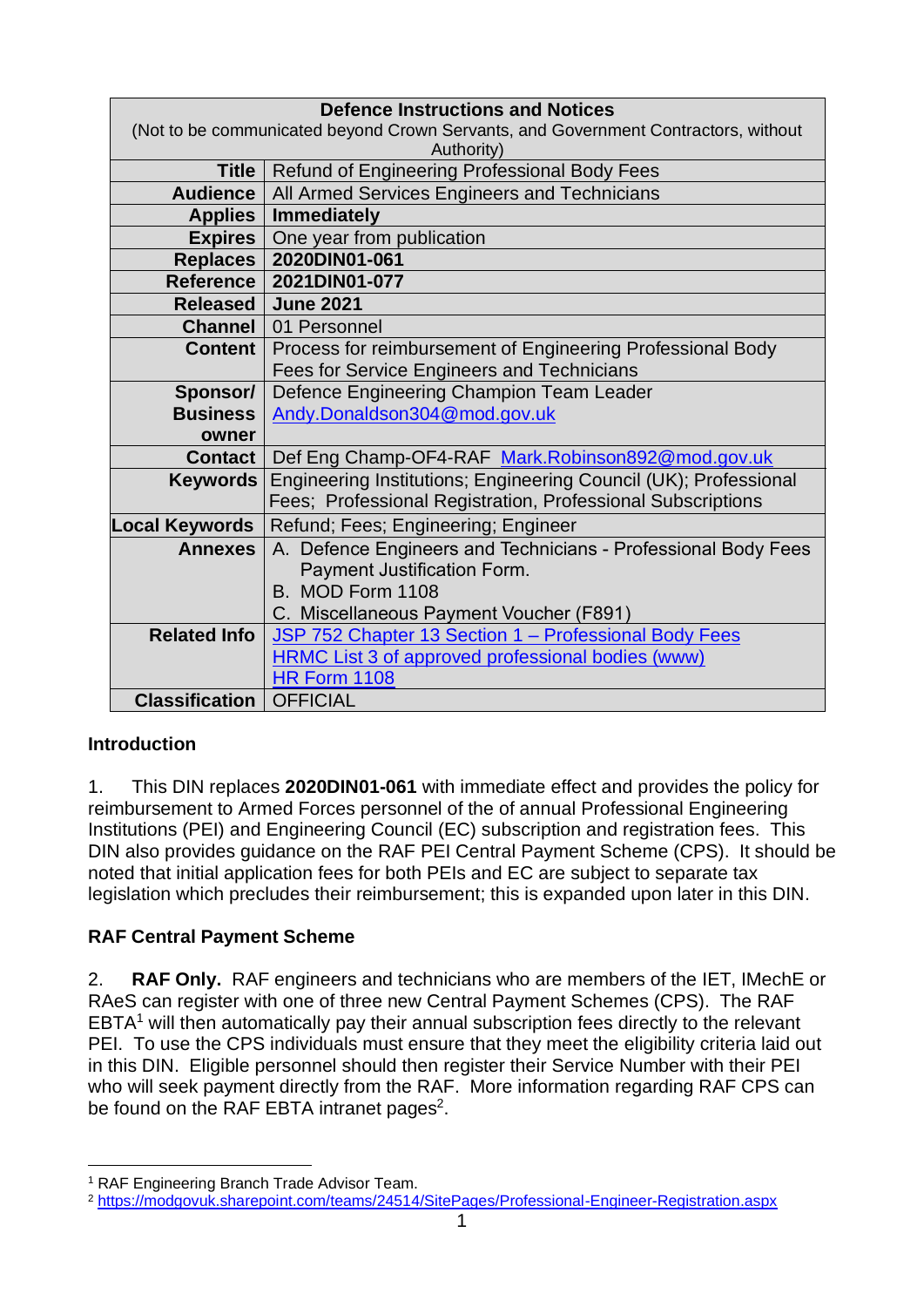## **Background**

3. CDP (REM) allowances policy does not include central payment of Professional Body Fees (PBFs) for Service Personnel from public funds. However, Top Level Budgets (TLBs) are permitted to refund PBFs as a business expense through their own budgets where there is a demonstrable Service need. The single Service TLBs have agreed that the payment of PBFs for Engineers and Technicians is business critical<sup>3</sup>. Payment of annual subscriptions for engineers and technicians is in line with Section 344 of ITEPA<sup>4</sup> which states that the activities of that professional body "are of direct benefit to, or concern the profession practised in, the performance of the duties of the employment". Funding for the payment of PBFs covered by this DIN is limited to Engineers and Technicians ONLY as defined below.

### **Eligibility Criteria**

4. Defence Engineers and Technicians may only claim reimbursement of annual membership subscriptions of **ONE** Professional Body per year and, to be eligible for a refund of their annual fees, the claim must meet **all** of the following criteria:

- a. The claimant must be registered with the Engineering Council as either:
	- (1) Information and Communications Technology Technician (ICT Tech),
	- (2) Engineering Technician (Eng Tech),
	- (3) Incorporated Engineer (IEng), or
	- (4) Chartered Engineer (CEng).

b. The claimant must ensure that Engineering Council Registration has been recorded **correctly** as one of their JPA Competencies. The claimant must provide proof of Engineering Council registration to their JPA Administrators. JPA Administrators are responsible for amending JPA in a timely manner to avoid adverse financial consequences for the claimant. The **only** JPA Competencies to be used for professional engineering registration are as follows:

(1) ENGINEERING Information and Communications Technology Technician – ICT Tech JOINT

- (2) ENGINEERING Technician Eng Tech JOINT
- (3) ENGINEERING Incorporated Engineer IEng JOINT
- (4) ENGINEERING Chartered Engineer CEng JOINT

c. Claimants must ensure that any obsolete PEI related Competencies and Qualifications are removed from their JPA records. In addition to one of the Competencies listed above personnel are permitted to use JPA Competencies to record their membership status as a Fellow of a Professional Engineering Institution.

d. Every effort should be made to claim reimbursement of subscription fees in the same financial year<sup>5</sup> that the bill was issued. The reimbursement of Engineering Professional Body fees is exempt from the 90-day time limit for making claims $6$ .

<sup>&</sup>lt;sup>3</sup> Irrespective of where the individual is serving.

<sup>4</sup> Income Tax (Earnings and Pensions) Act 2003.

<sup>5</sup> Financial Year runs 1 Apr to 31 Mar.

<sup>6</sup> JSP 752 Chapter 4, Section 3.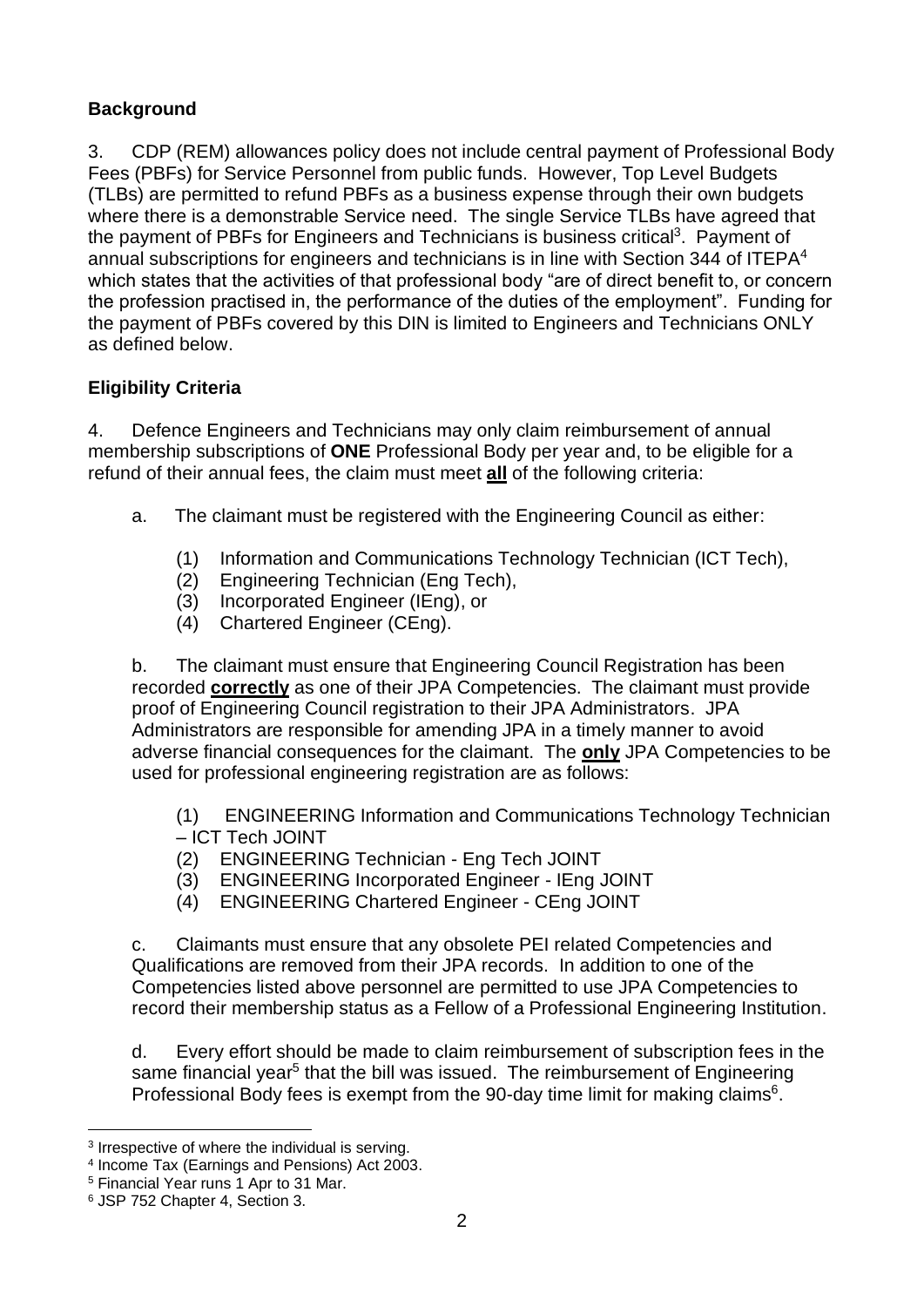e. The claimant must be on regular full-time trained strength<sup>7</sup> and must be a member of one of the following Branches, Professions or Trade Groups:

| Rank/     | <b>Royal Navy</b> |           | Army                         |           |                | <b>RAF</b> |            |            |             |
|-----------|-------------------|-----------|------------------------------|-----------|----------------|------------|------------|------------|-------------|
| Rate      | <b>RN</b>         | <b>RM</b> | <b>REME</b>                  | <b>RE</b> | R              | <b>RLC</b> | <b>AAC</b> | Ghurkha    |             |
|           |                   |           |                              |           | <b>SIGNALS</b> |            |            |            |             |
| <b>OF</b> | AE, ME,           | S, SFC    | All with Engineering Council |           |                |            |            | Engineer:  |             |
|           | WE IS &           |           | Registration <sup>8</sup>    |           |                |            |            | Aero       |             |
|           | TM                |           |                              |           |                |            |            |            | Systems &   |
|           |                   |           |                              |           |                |            |            | Comms      |             |
|           |                   |           |                              |           |                |            |            |            | Electronics |
| <b>OR</b> | AET, AEA,         | ARM, AT,  | All with Engineering Council |           |                | Comms      | Armourer   | Trade      |             |
|           | AEM, CIS,         | AV,       | Registration                 |           |                | Spec       | and VM     | Groups: 1, |             |
|           | ETME,             | FofS(IS), |                              |           |                |            |            | 4, 5 & 13  |             |
|           | MEA,              | MESM,     |                              |           |                |            |            |            |             |
|           | MEM,              | RMCT,     |                              |           |                |            |            |            |             |
|           | ETWE,             | RMIS, S,  |                              |           |                |            |            |            |             |
|           | WEA,              | SFC, TT,  |                              |           |                |            |            |            |             |
|           | WEM,              | YofS, VM  |                              |           |                |            |            |            |             |
|           | SE Tech           |           |                              |           |                |            |            |            |             |

f. Claiming reimbursement of PBFs via this DIN precludes reclaiming those same fees via any other route.

g. The claimant must be an Associate, Technician, Member or Fellow of a Professional Institution that is recognised by the Engineering Council and appears on HMRC [List 3.](https://www.gov.uk/government/publications/professional-bodies-approved-for-tax-relief-list-3) Individuals should investigate the most appropriate institution for their trade/branch with relevant trade/branch sponsors.

h. PBFs must not be offset against Income  $\text{Tax}^9$ .

i. PBFs must not be paid in such a way as to allow "Gift Aid" to be claimed by the professional body.

j. PBFs must be paid as a single annual payment.

k. The claimant must not have submitted notice to leave the Armed Forces.

l. The claimant must have maintained and recorded appropriate Continued Professional Development (CPD) to the satisfaction of their PEI. It is the responsibility of the PEIs to audit CPD; the MOD are not required to audit CPD but may choose to do so.

### **Payment by Instalments**

5. Reimbursement is made as a single payment. Therefore, those who pay their annual fees in monthly or quarterly instalments must revert to a single payment in order to claim reimbursement; failure to revert will preclude reimbursement.

<sup>7</sup> E(UY) and ISDO are eligible to claim. FTRS should refer to Para 6. Part time Reservists are not eligible to claim using this DIN.

<sup>&</sup>lt;sup>8</sup> Includes Army OF5s and above who have an appropriate antecedent regiment, have a specified requirement for professional engineering registration in their job spe*c* and meet the other criteria in this DIN. 9 Individuals who have already submitted a self-assessment tax return or have had their professional fees considered as part of their TAX CODE for the current Financial Year are not eligible for reimbursement.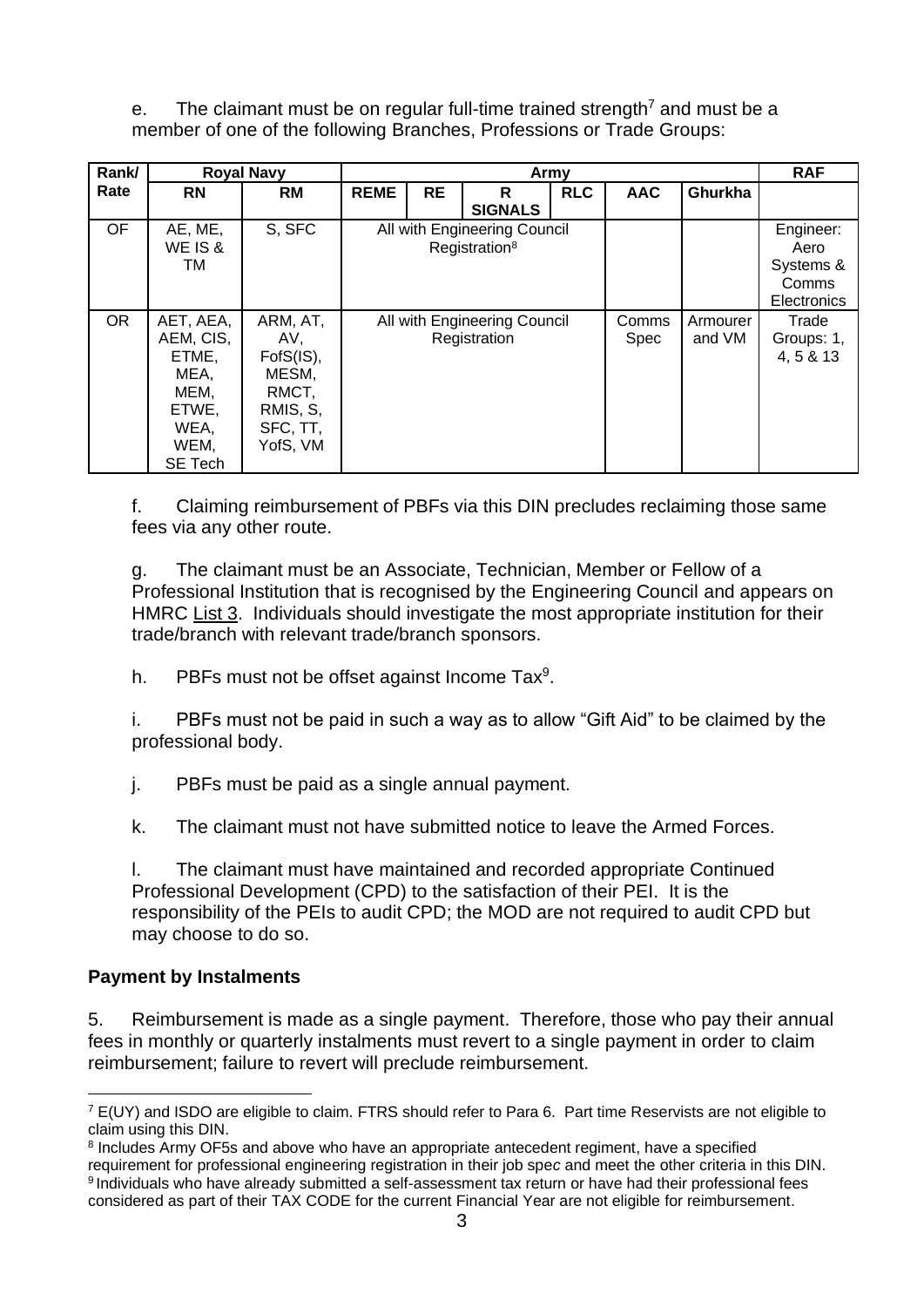## **Full Time Reserve Service**

6. FTRS personnel are permitted to claim a reimbursement of engineering PBFs if they meet all the relevant criteria for regular members of the Armed Forces set out in Para  $4^{10}$ of this DIN, plus the addition criteria below:

a. Engineering Council Registration is a specific requirement stated in their FTRS contract.

b. The duties of the FTRS position meet the requirements of Section 344 ITEPA 2003, Point 2 – specifically, that the activities of the professional body are of direct benefit to, or concern the profession practised in, the performance of the duties of the FTRS employment.

c. **RAF FTRS Personnel** – the position is listed in 100B-01 Order 2.2.31 and corresponding Annex A & B.

## **Initial Registration Fees**

7. The cost of initial registration with the Professional Engineering Institutions and Engineering Council are not considered by HMRC to be legitimate business expenses and cannot be claimed under this DIN. Neither can initial registration fees be paid with Standard or Enhanced Learning Credits (SLCs/ELCs).

### **Professional Institution Joining Process**

8. The Armed Forces have established routes to Professional Registration with the main Professional Engineering Institutions. These streamlined routes enable the experience and competency gained through a military career to be more easily accredited: this is usually based on attaining a minimum rank and experience level for a particular grade of EC registration. Details of Armed Forces routes to Registration are available through Branch Sponsors or directly from the Professional Institutions' websites.

9. Alternatively, individuals can apply directly through the standard application routes available from the Professional Institutions' websites.

## **Leaving Process**

10. SP are permitted to leave Professional Institutions and de-register their Professional Registration should they choose. However, SP must ensure that their JPA Competencies are amended accordingly by their JPA Administrators and claiming for subsequent PBFs must cease. Claiming for fees that were never paid is fraudulent and will be subject to disciplinary action.

## **Fees Reclaim Process**

11. **Royal Navy, Army** and **Royal Air Force** Personnel can make claims for reimbursement using the JPA Expenses reclaim process in accordance with the JPA Self Service User Guide, available under Allowances and Expenses in the JPA library<sup>11</sup>.

<sup>&</sup>lt;sup>10</sup> Except for the requirement to be on the full-time trained strength.

<sup>11</sup> [Self Service User Guides -](https://modgovuk-my.sharepoint.com/personal/mark_robinson892_mod_gov_uk/Documents/Role/Eng%20Champion%20Temporary/Professional%20Fees%20DIN/June%2021%20Update/Self%20Service%20User%20Guides%20-%20Allowances%20&%20Expenses) Allowances & Expenses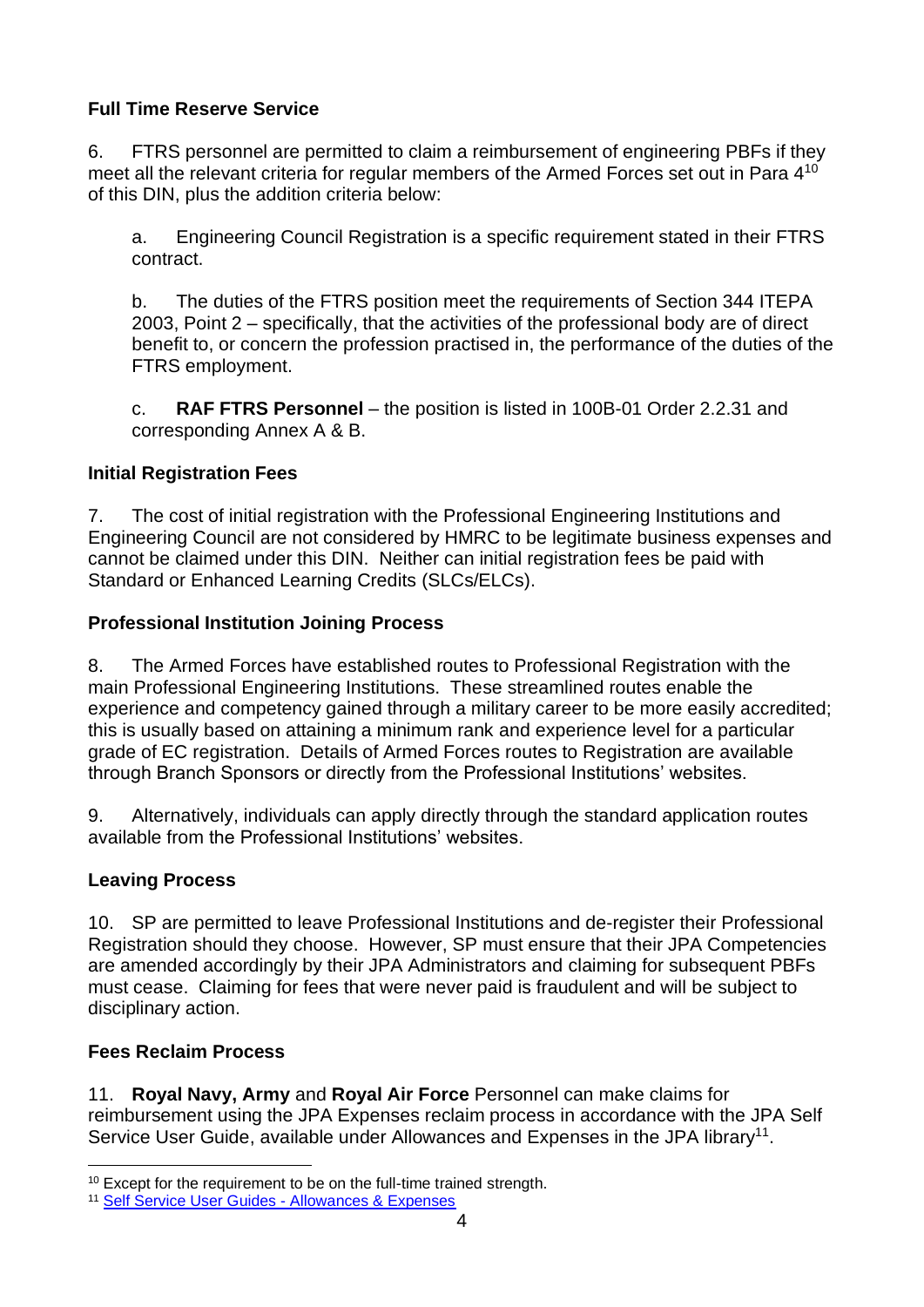The "Type of Claim" is "Miscellaneous" and the Authority should be recorded as this DIN. The following UINs should be used:

- a. Royal Navy N0079A 1RN ENGINEERS PROFESSIONAL FEES
- b. Army A5555A Professional Body Fees Army Personnel.
- c. RAF F4015D 1 RAF ENGINEERS PROFESSIONAL FEES.

12. When entering a claim line in JPA, the "Expense Type" is "Professional Body Subscription Fees." In the Justification box, **claimants must include the Institution, Membership Level, Membership Number and Professional Registration status. In addition, Army Personnel are required to include their Corps/Regiment in their justification.**

### **JPA Software Glitch**

13. Some claimants have found that JPA will not initially recognise the UINs detailed above. If this occurs, then the following procedure can be used within the JPA initial expenses claim page:

- a. Select the search icon next to the UIN box.
- b. Search for the correct UIN (for example 'F4015D')
- c. Select the correct UIN title (for example 'F4015D 1 RAF ENGINEERS PROFESSIONAL FEES')
- d. 'Cut and paste' the correct UIN title back into the 'Select your new UIN/ORG box.'
- e. The UIN should then be recognised.

14. To enable the single Services to process JPA claims for PBF reimbursement, claimants are to submit a completed declaration at Annex A to this DIN and proof of payment to the relevant office below:

a. **Royal Navy** personnel are to ensure that their own UPO adds the correct competency to their JPA records, deletes associated obsolete competencies and retain the form in their P File at their Unit. Once the competency is added to JPA the claimant can then claim their fees via JPA as detailed above. Payment is authorised centrally via JPA through:

HMS EXCELLENT UPO (Mil): 93832 7091 (Civ): 02392 547091 Email: [Debbie.Lavin100@mod.gov.uk](mailto:Debbie.Lavin100@mod.gov.uk) (NAVY EXCELLENT-UPO SUPV)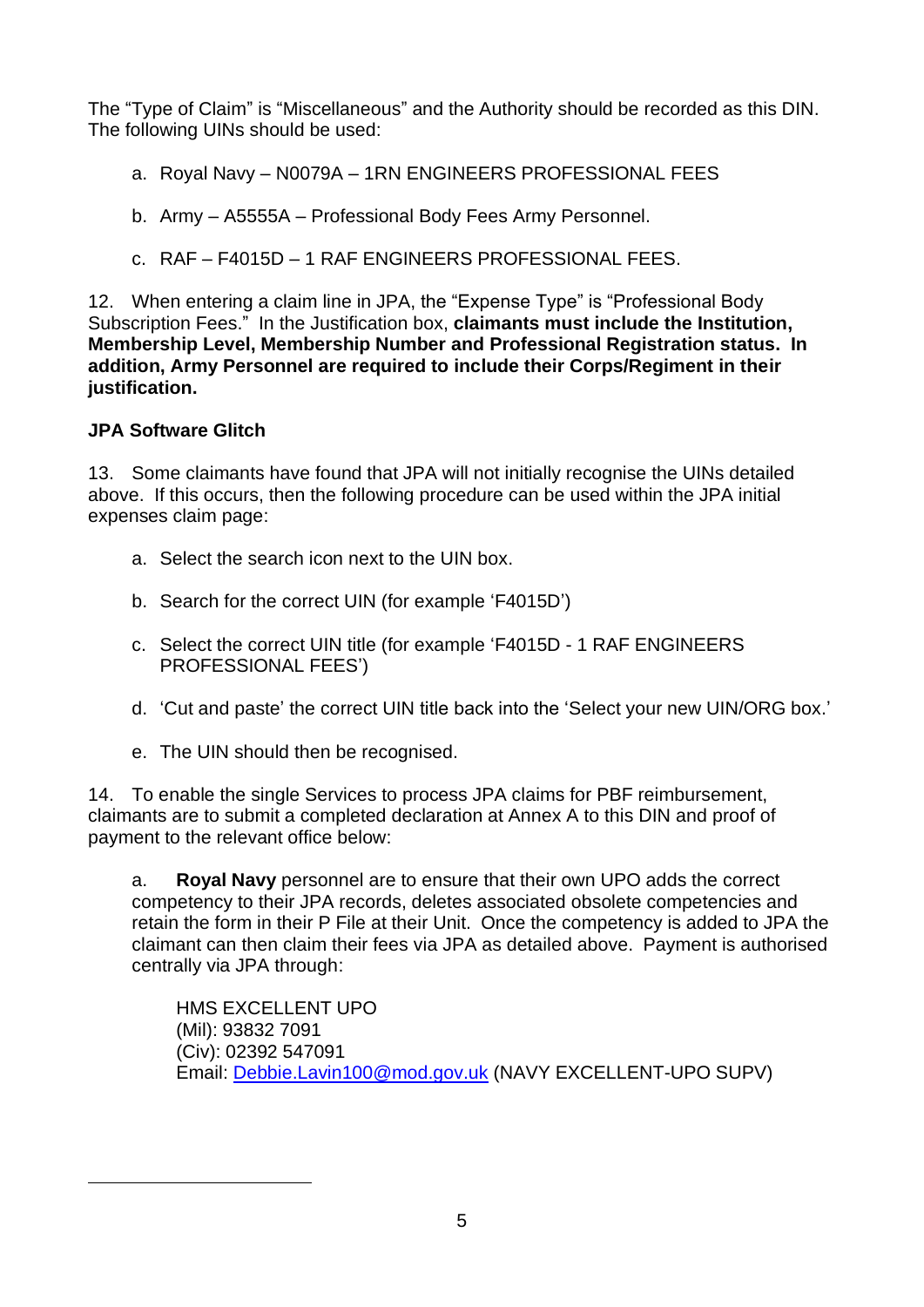b. **Army** personnel are to submit a completed Annex A and proof of payment to:

SO3 Finance Fax: 94561 8751 Fax: 0141 224 8751 Email: [APC-Sp-BusMgt-Allowances-SO3@mod.gov.uk](mailto:APC-Sp-BusMgt-Allowances-SO3@mod.gov.uk)

c. **RAF** personnel are to submit a completed Annex A and proof of payment to:

COS Pers Finance Office Email: [Air-DResFin-EngFees@mod.gov.uk](mailto:Air-DResFin-EngFees@mod.gov.uk)

15. **Completion of Annex A.** If RN and RAF claimants meet all the eligibility criteria of this DIN, then only one Annex A and proof of payment is required when they first reclaim PBFs; subsequent annual claims will only require JPA expenses reclaim action. However, a random selection of JPA claims will be audited to check for proof of payment and accurate JPA Competency recording; fraudulent claims will be subject to disciplinary action. Army claimants are required to submit an Annex A and proof of payment with all annual claims.

16. Instructions for the completion of Annex A are as follows:

a. The applicant's Professional Status should reflect the level achieved, which may be greater than that stated for their rank.

b. Claimants are to enter the fees applicable to their institution (and the Engineering Council where separate) for the level of professional registration required.

c. A copy of the receipt proving payment of both the Engineering Council and PBFs must be included with the application and receipts retained for audit purposes.

- d. All applications should be authorised by a minimum OF3 line manager<sup>12</sup>, with OF3s and above being authorised by 1 rank up.
- e. The RAC code to be charged against is NPB001.

### **Reversion to Manual Processing (for those without JPA Access)**

17. Claimants without JPA access should complete the proforma at Annex A plus the relevant Miscellaneous Payments Voucher as follows: RN and RAF claimants should complete Sections 1, 2 and 3 of MOD Form 1108 (Annex B). Army claimants should complete MOD Form 891 (Annex C). These forms can be submitted via the parent single Service authorities listed below.

<sup>&</sup>lt;sup>12</sup> Line Managers are signing to confirm that the individual meets the requirements not that funding is available. The Line Manager can come from any of the Services or be a C2 Civil Servant or above.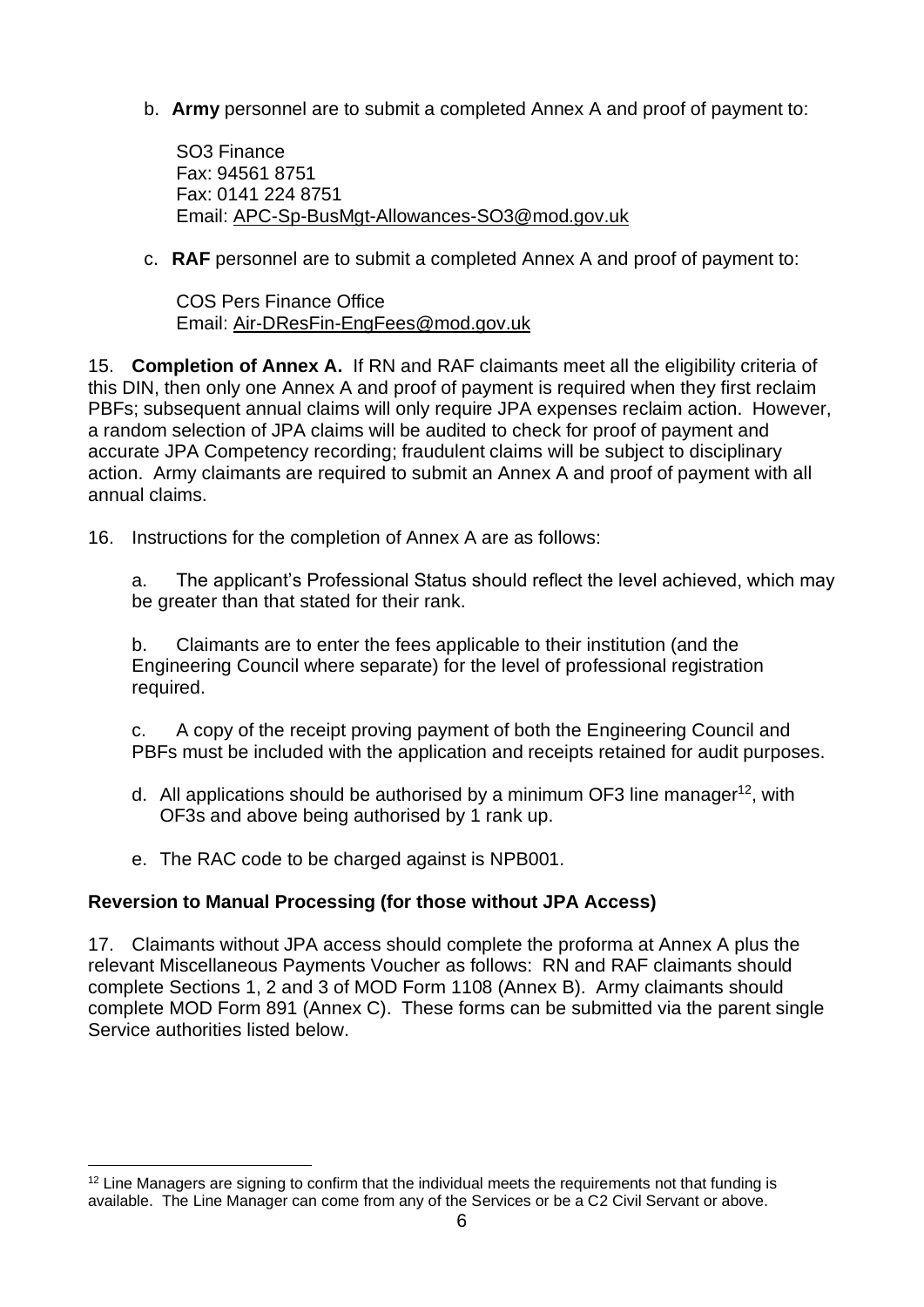18. The following single Service routes should be used for manual approvals and payment of claims:

a. **RN – All –** UIN N0079A All proforma and support documentation should be sent to:

CMR and INM Desk Officer Navy Command Finance Navy Command HQ MP1-1 Leach Building Whale Island Portsmouth PO2 8BY DTN: 93832 5150 Fax: 93832 5134

b. **Army – All** – UIN A5555A. All application forms and supporting documentation should be sent to:

SO3 Finance MS Support Army Personnel Centre MP 545 Kentigern House 65 Brown Street GLASGOW, G2 8EX DTN: 94561 2120 Fax: 94561 8751

c. **RAF – All –** UIN F4015D.All forms and supporting documentation should be sent to:

COS Pers Finance Office Centrally Managed Allowances 1W24, Spitfire Block HQ Air Command Naphill **Bucks** HP14 4UE

#### **Unacceptable Expense**

19. The following are not acceptable expenses and therefore **cannot** be reimbursed under this DIN or via Standard / Enhanced Leaning Credits:

- a. Initial, 'once only' PEI Joining fees.
- b. Engineering Council initial registration fees.
- c. Voluntary donations for charitable or benevolent purposes.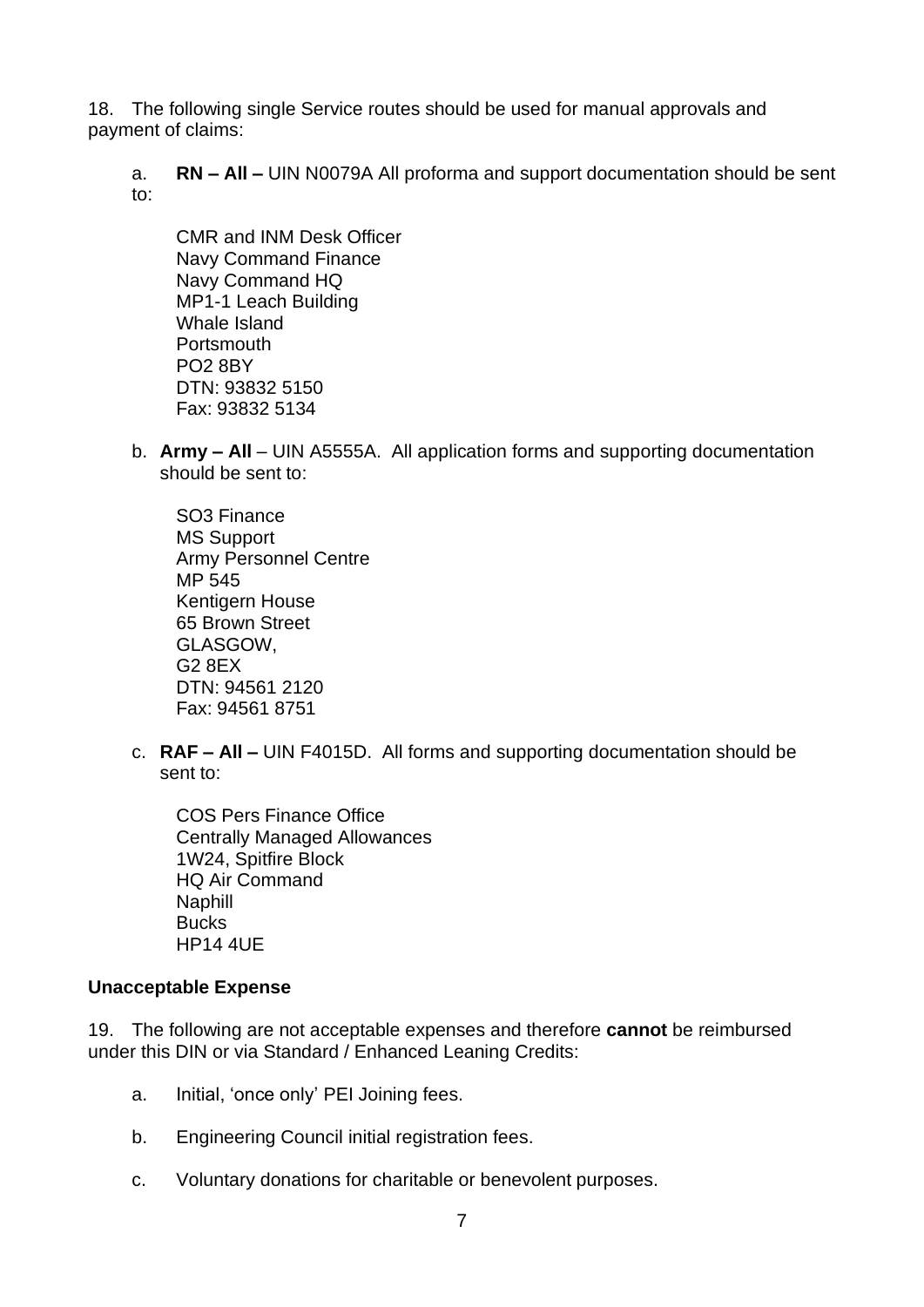## **Lapse of Engineering Council Registration**

20. Individuals are responsible for complying with the Engineering Council and Professional Bodies requirements to retain Professional Registration. Claims cannot be made if the individual fails, for whatever reason, to maintain their Engineering Council Registration.

### **Tax Liabilities**

21. Refunds of PBFs to an individual by his/her employer are generally regarded by HMRC as a taxable benefit. However, recognising that the fees covered by this DIN are a legitimate business expense, MOD has obtained HMRC dispensation against any such liability. Therefore, personnel receiving a refund under the auspices of this DIN are not permitted to offset such fees against Income Tax. Likewise, where a payment has already been offset against an individual's tax liability the eligibility to claim a refund for that payment is forfeited; refunds for subsequent payments may be sought should the individual remain eligible and no tax offset is sought.

22. Taxation is an individual's personal responsibility; individuals who are unsure about their eligibility to claim should contact HMRC direct.

### **Single Service POC**

23. Specific single Service question should be directed to the following points of contact

- a. **Royal Navy.** Please consult the intranet site below or FS&E Div through NAVY ENG SPT – DACOS: <https://modgovuk.sharepoint.com/sites/defnet/Navy/Pages/PEI.aspx>
- b. **Army.** The following sources should be consulted in the first instance:

| Corps            | <b>POC</b>                                                                                                                                                                                                                                                                                              | Links                                                                                                                                                                                  |
|------------------|---------------------------------------------------------------------------------------------------------------------------------------------------------------------------------------------------------------------------------------------------------------------------------------------------------|----------------------------------------------------------------------------------------------------------------------------------------------------------------------------------------|
| <b>RE</b>        | Lt Col Richard Mark Teeton MSc BEng<br>(Hons) CEng MICE MInstRE<br>Chief Instructor   Professional Engineering<br>Wing   Royal School of Military<br>Engineering   Brompton Barracks  <br>Chatham, Kent   ME4 4UG   01634<br>822239   94661 2239  <br>Skype: +443001677738<br>Mark.Teeton973@mod.gov.uk | Further details and advice are<br>available from the Institution of<br>Royal Engineers website<br>www.InstRE.org email<br>admin@InstRE.org or by calling<br>01634 822371 / 94661 2371. |
| <b>R SIGNALS</b> | Barlow, David C2 (R SIGNALS HQ-WLD-<br>C2) David.Barlow708@mod.gov.uk                                                                                                                                                                                                                                   | <b>Project: R SIGNALS Whole Life</b><br>Development (WLD)   Defence<br>Connect (mod.uk)                                                                                                |
| <b>RLC</b>       | Amber Henshaw C2  <br>SO2 Pers Plans   RHQ The Royal Logistic<br>Corps Building 204, Worthy Down Camp,<br>WINCHESTER, SO21 2RG.<br>94271 7659   01962 887659<br>Amber.Henshaw104@mod.gov.uk                                                                                                             | <b>AC71557: The Royal Logistic Corps</b><br><b>Training Instructions.</b>                                                                                                              |
| <b>REME</b>      | Lt Col (Retd) DW White BSc CEng MIET<br><b>MCGI REME</b>                                                                                                                                                                                                                                                | <b>REME Corps Instruction E8</b><br>contains further details.                                                                                                                          |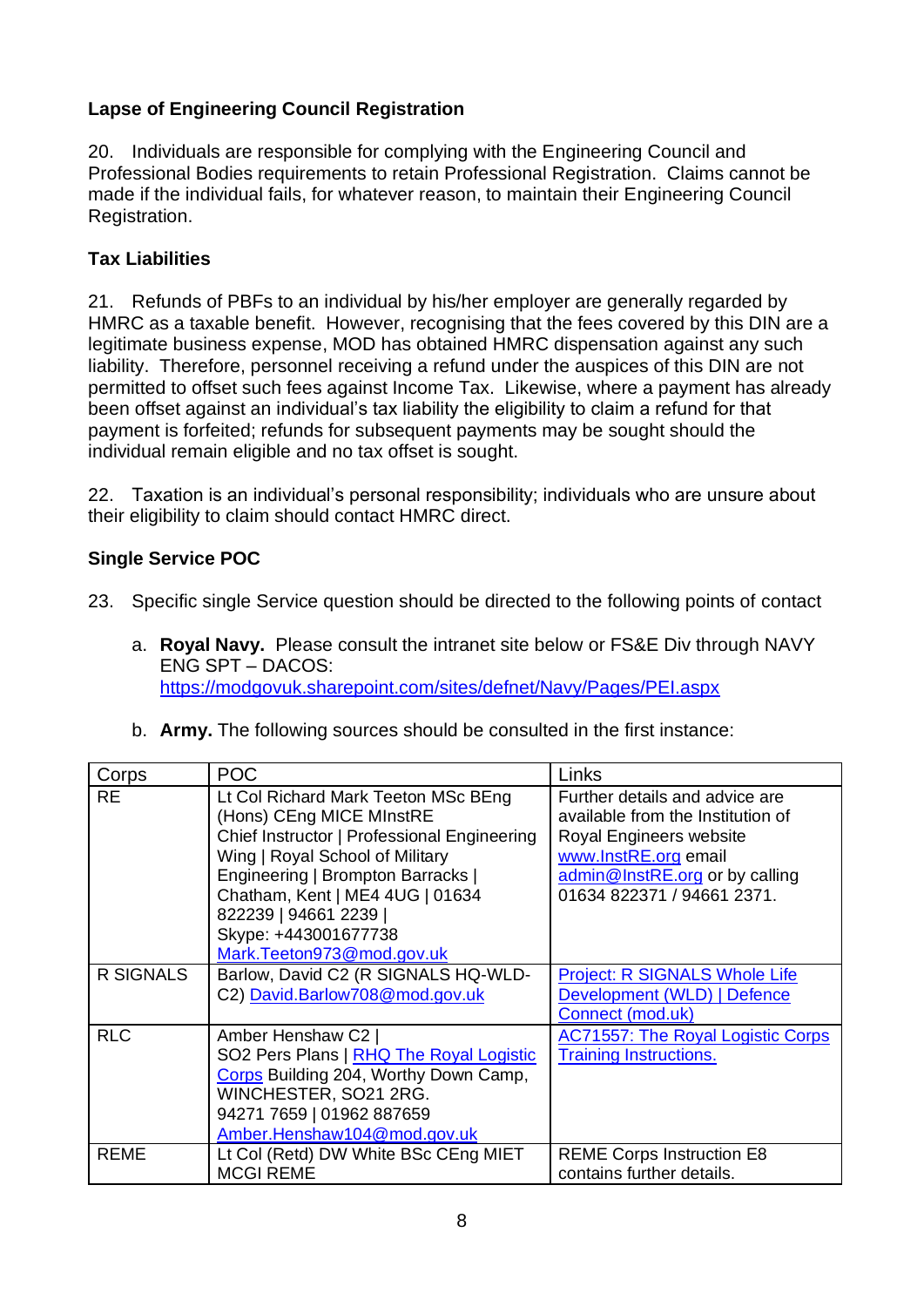| SO2 Engineering Assurance   RHQ       |  |
|---------------------------------------|--|
| REME, The Prince Philip Barracks, MOD |  |
| Lyneham, CHIPPENHAM, SN15 4XX.        |  |
| 0300 1691516. Email:                  |  |
| David.white159@mod.gov.uk             |  |

c. **RAF.** For additional guidance, please consult the intranet site below: <https://modgovuk.sharepoint.com/teams/24514> or contact WO Richy Irwin IEng MIMechE at EBTA Trade Development: [Richard.Irwin323@mod.gov.uk](mailto:Richard.Irwin323@mod.gov.uk) (AIR 38Gp-EBTA Dev WO)

### **Annexes**

- A. Defence Engineers and Technicians Professional Body Fees Payment Justification Form.
- B. Hyperlink to MOD Form 1108.
- C. Miscellaneous Payment Voucher (F891).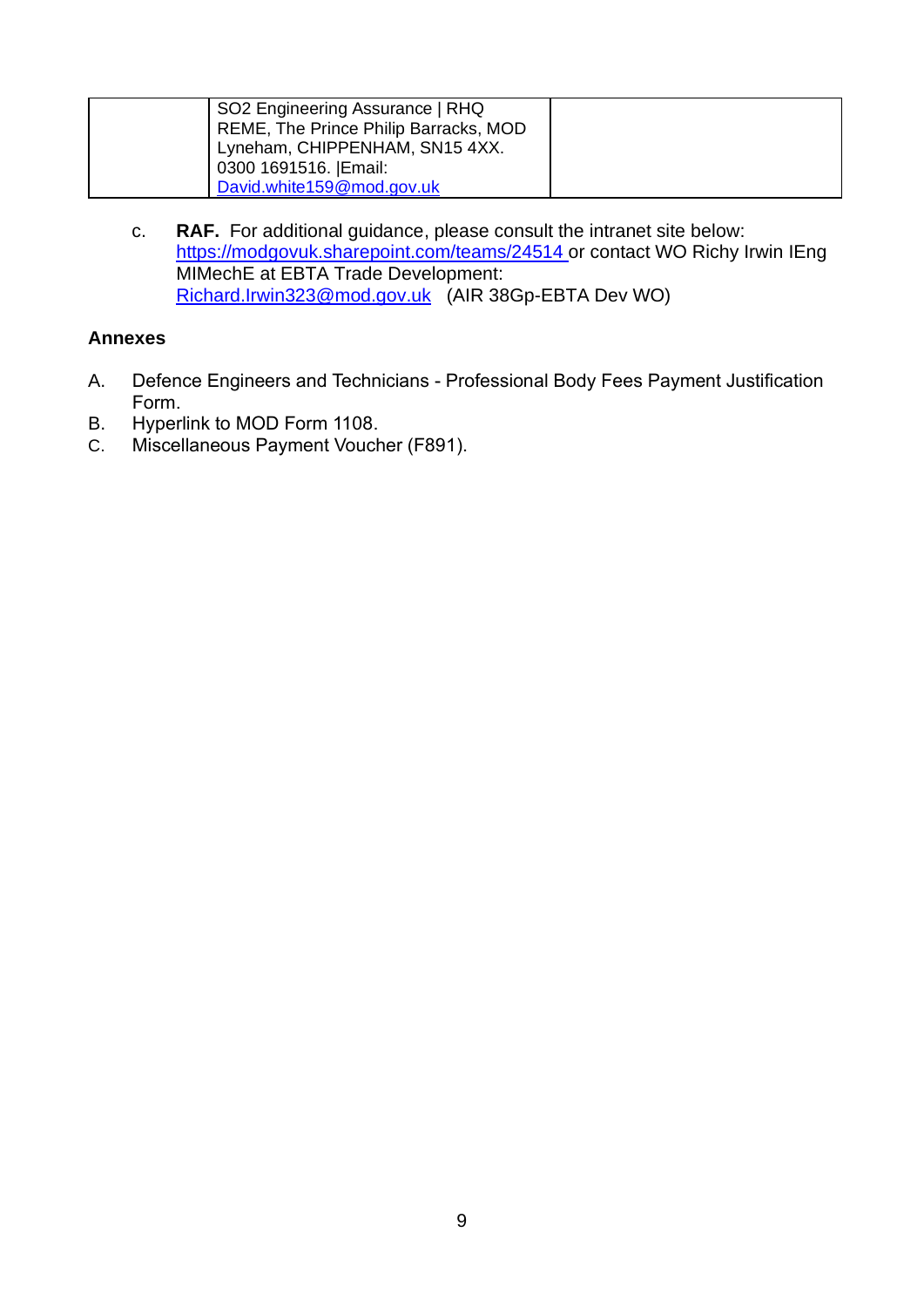#### **DEFENCE ENGINEERS AND TECHNICIANS - PROFESSIONAL BODY FEES PAYMENT JUSTIFICATION FORM**

#### **Personal Details**

| Surname:                       |  |  |  |  |  |
|--------------------------------|--|--|--|--|--|
| <b>Service Number:</b>         |  |  |  |  |  |
| E-mail address:                |  |  |  |  |  |
| <b>Correspondence Address:</b> |  |  |  |  |  |
|                                |  |  |  |  |  |
|                                |  |  |  |  |  |
|                                |  |  |  |  |  |

#### **Details of Engineering Council Registration**

| <b>Registration Category</b>       | $CEng*$ | IEng <sup>*</sup> | EngTech* | ICT Tech* |
|------------------------------------|---------|-------------------|----------|-----------|
| (*please circle)                   |         |                   |          |           |
| Date annual registration starts:   |         |                   |          |           |
| Financial year of claim submitted: |         |                   |          |           |

#### **Professional Institution Membership Details**

| Name of Institution: |  |
|----------------------|--|
| Membership number:   |  |

#### **Declaration**

I confirm that:

- I am registered with the Engineering Council via a Professional Engineering Institution.
- **My Engineering Council registration is recorded on JPA iaw paragraph 4b of this DIN.**
- I have not previously submitted a claim for this membership during this period.
- I meet all the other eligibility criteria as laid down at paragraph 4 in this DIN.
- I have undertaken and recorded appropriate Continued Professional Development as required by my Professional Engineering Institution.

Print: Date: Sign: Sign: Date: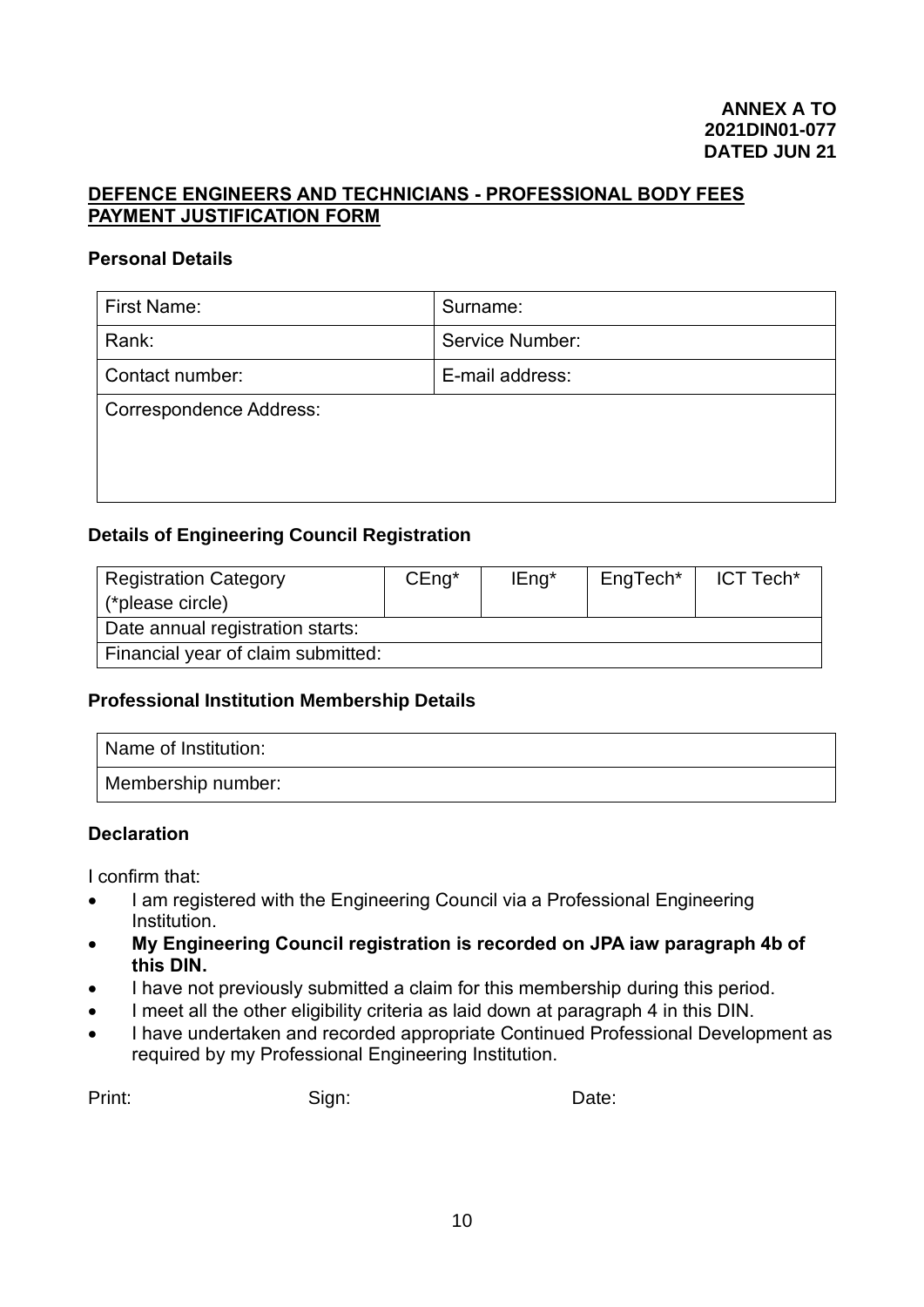## **Line Manager Approval (minimum OF3 or Civil Service equivalent)**

I confirm that the individual above meets all of the required criteria above.

Print: Date: Sign: Sign: Date:

# **Approval (to be completed by Single Service) (Not required for JPA Claim)**

| <b>Approved Claim Amount</b> |  |
|------------------------------|--|
| <b>UIN</b>                   |  |

Print: Date: Sign: Sign: Date: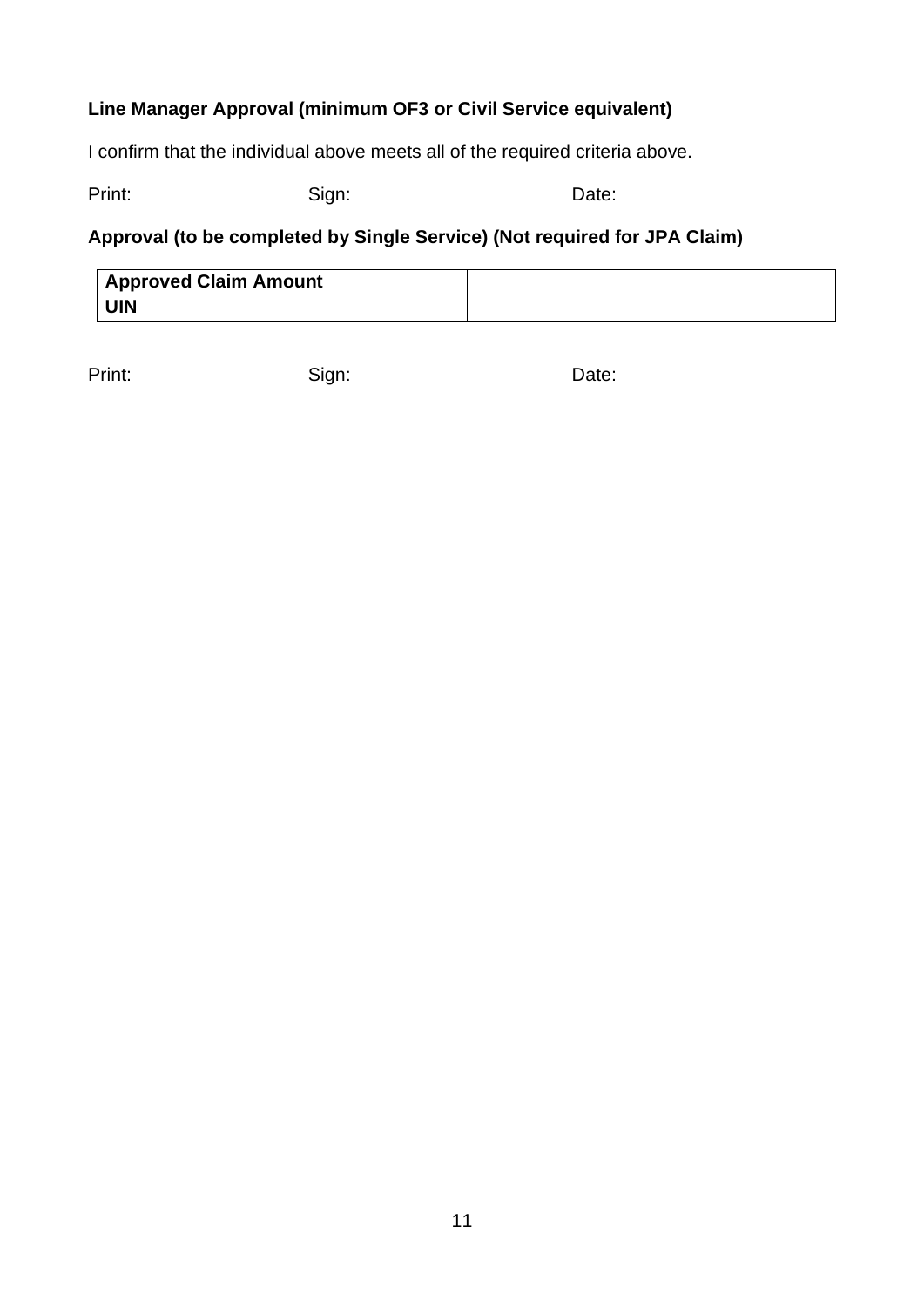Hyperlink: MOD Form 1108 - [Miscellaneous Personal Payment \(MPP\) Authority for](https://modgovuk.sharepoint.com/sites/defnet/Corp/PSCPay/MiscPersonalPayments/Forms/HR%20Form%201108%20v15.pdf#search=1108)  **[Payment](https://modgovuk.sharepoint.com/sites/defnet/Corp/PSCPay/MiscPersonalPayments/Forms/HR%20Form%201108%20v15.pdf#search=1108)**